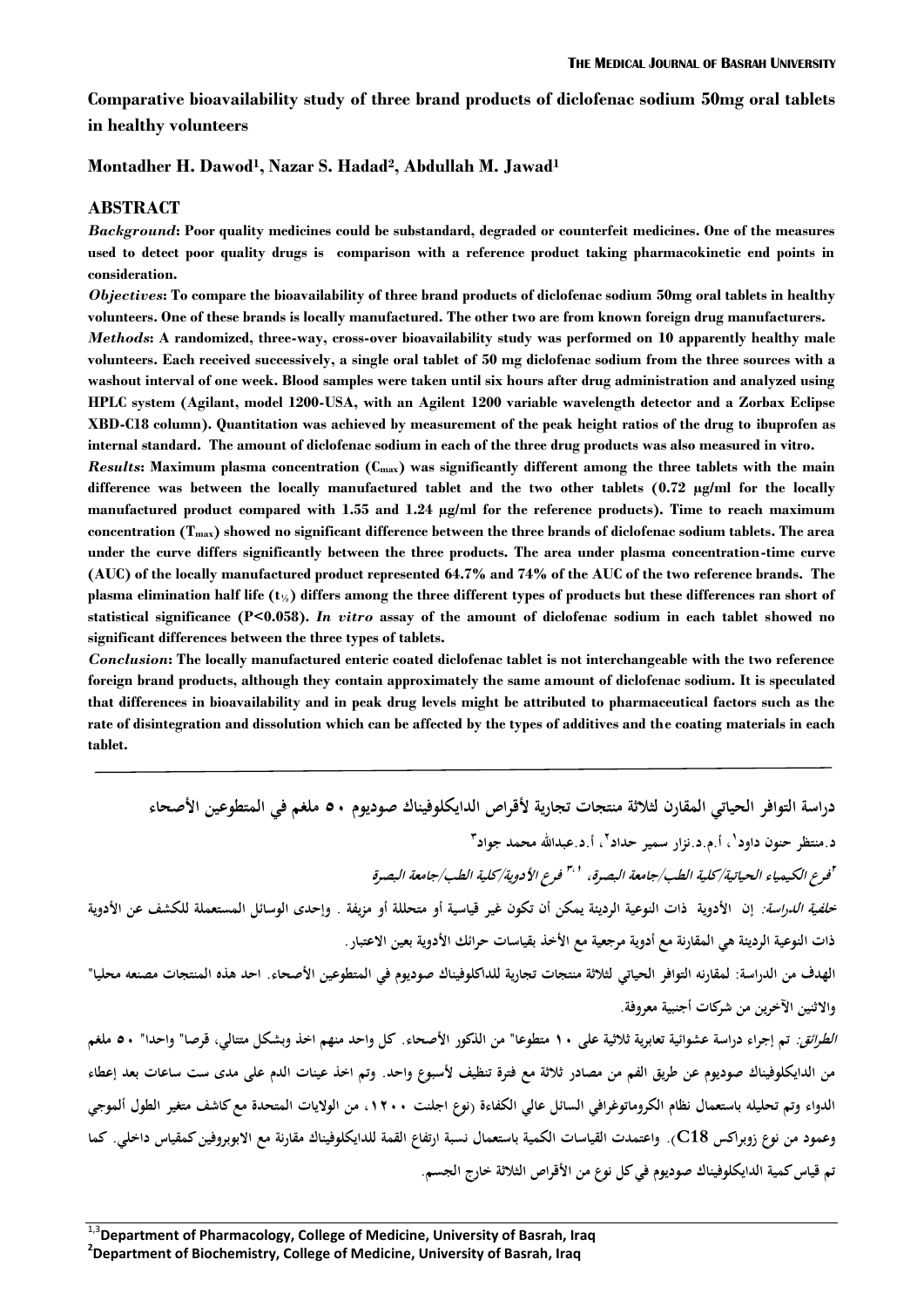*النتائج:* **اختلف التركيز الأعلى بشكل معتد بين الأقراص الثلاثة وكان الاختلاف الرئيس بين القرص المصنع محليا" والقرصين الآخرين (٠.٧٢ مايكروغرام/مل للمنتج المصنع محليا" مقارنة ب ١.٥٥ و١.٢٤ مايكروغرام/مل للمنتجين المرجعيين على التوالي). إما الوقت اللازم للوصول للتركيز الأعلى فلم لم يكن هناك فرقا" معتدا" بين المنتجات الثلاثة للدايكلوفيناك صوديوم. وكانت المساحة تحت المنحنى مختلفة وبشكل معتد بين المنتجات الثلاثة. فالمساحة تحت المنحنى للمنتج المصنع محليا" يوازي %٦٤.٧ و %٧٤ من المساحة تحت المنحنى للمنتجين المرجعين الاثنين. واختلف عمر النصف بين أنواع الأقراص لكن هذا الاختلاف كان على حافة الاعتداد الإحصائي (0.58>P (.ولم يظهر قياس كمية الدايكلوفيناك صوديوم في كل قرص اختلافا" مهما" بين أنواع الأقراص الثلاثة.**

*الاستنتاج:* **إن القرص المغلف للأمعاء والمصنع محليا" ليس بديلا" عن المنتجين التجاريين المرجعين على الرغم من إن الأقراص الثلاثة تحتوي على كميات متقاربة من الدايكلوفيناك. ويمكن أن نخمن بأن الاختلاف في التوافر الحياتي وفي التركيز الأعلى يمكن إن يعزى للخواص الصيدلانية مثل التفتت والذوبان والتي قد تتأثر بأنواع المضافات ومواد التغليف لكل منتج.**

#### **INTRODUCTION**

drug is considered substandard when the composition and ingredients of a drug product do not conform with the drug is considered substandard when brand-<br>the composition and ingredients of a intercl<br>correct scientific specifications.<sup>[1]</sup> Such a drug of a can be ineffective leading to exacerbation of the patient's condition, or toxic, and both can be fatal. Substandard products may be caused by negligence, human error, insufficient human and financial resources or counterfeiting. Therefore, counterfeit (fake) medicines are part of a wider term called substandard pharmaceuticals. Counterfeit medicines are **"deliberately" and "fraudulently"** mislabeled with respect to identity and/or source and may include products with fake packaging, with wrong ingredients, without active ingredients or with insufficient active ingredients.**[1,2]** Apart from pharmaceutical legislations, good manufacturing practices (GMP) and national drug regulatory capacity, bioequivalence and comparative bioavailability studies can be performed to ensure good quality of drugs and to detect substandard drugs. For two orally administered drug products to be bioequivalent, the active drug ingredient in the test product must exhibit the same rate and extent of absorption as the reference drug product if administered in the same dose, in the same amount of active substance(s) and in the same dosage form.**[3-5]** Bioavailability and bioequivalence studies are now widely used for the assessment of both brand-name as well as generic drugs.**[6**] In addition to approving these types of drugs, bioequivalence studies are used to reduce the cost of medications by introducing into the drug markets of generic equivalents of

brand-name drugs and to ensure interchangeability of the products. **[7]** In the present study, we have tested the bioequivalence of a locally manufactured diclofenac sodium enteric-coated 50mg oral tablet with two similar tablets from known international sources as reference products.

#### **SUBJECTS AND METHODS**

The study was carried out in 10 apparently healthy volunteers who provided their written informed consent to participate in the study prior to enrolment, and were free to withdraw at any time during the study. The study was performed during the period October 2011 to July 2012 and was approved by the Ethical Committee of the College and by the Council of College of Medicine, University of Basrah.

#### **Subjects**

The study population consisted of 10 adult male subjects. Their mean  $\pm$  SD for body mass index (BMI) was  $24.6\pm4$ , age  $24.9\pm5.2$  years, weight  $75.5 \pm 14.6$  kg and height was  $174.9 \pm 4.6$  cm.

#### **Inclusion and exclusion criteria**

Subjects were males, age between 20 to 50 years, with no associated diseases. During the week before the study, no repeated use of drugs, particularly NSAIDs was permitted. Exclusion criteria were history of drug allergy, any associated disease and repeated drug use. Any contraindication to the use of NSAIDs (such as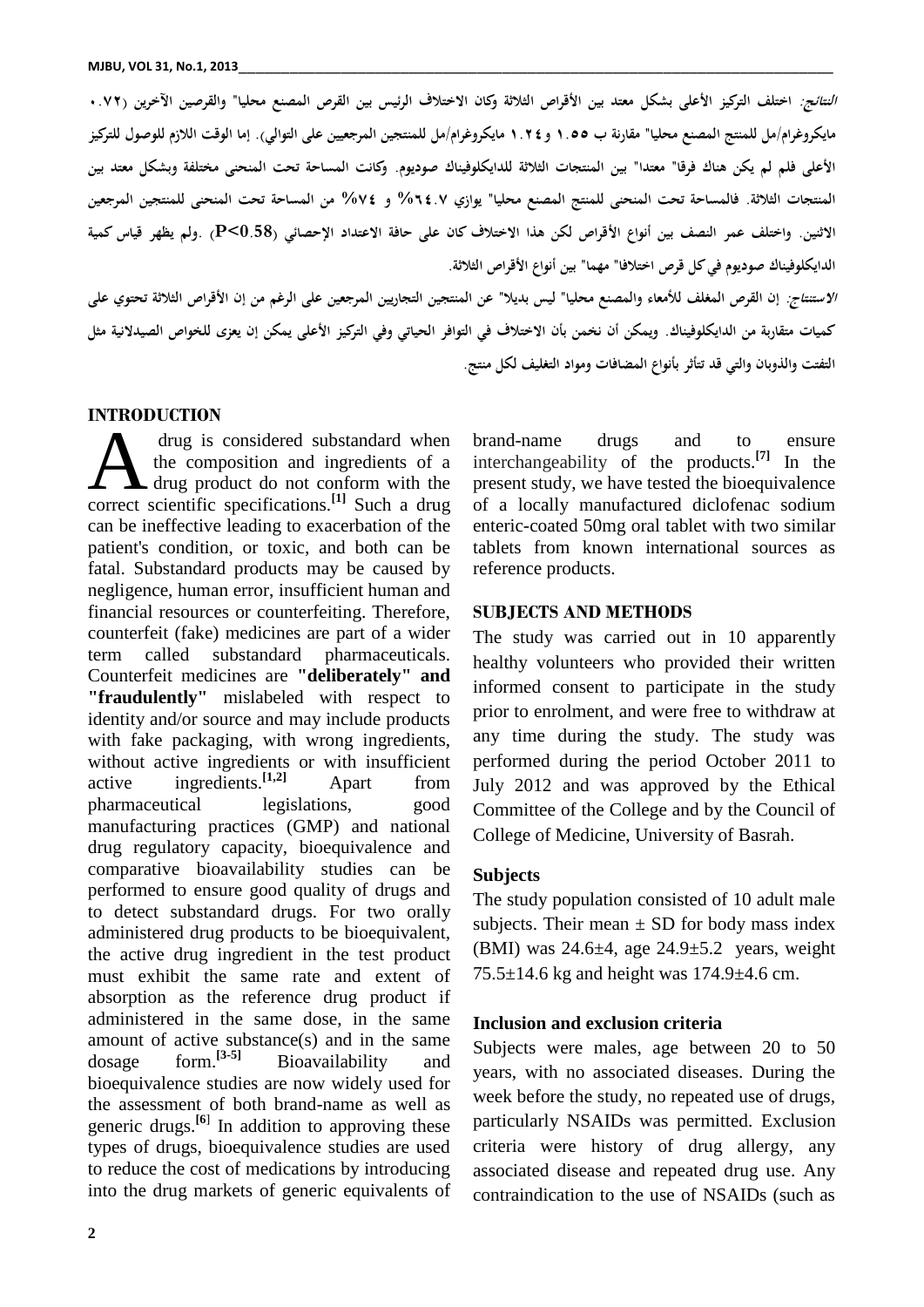peptic ulcer, bleeding disorders, hypersensitivity reactions, liver disease, .…) should be excluded.

## **Design**

This study was an open-label, single-dose, crossover, comparative bioavailability study that assessed the three tablet formulations of diclofenac sodium under fasting conditions, with a washout period of seven days between the three periods. The volunteers were given each of the three study drug products after an overnight fast. They received single doses of the three tablet formulations of diclofenac sodium 50 mg, two formulations were enteric coated and one Lactab (also resistant to gastric juices) from three manufacturing sources; one from inside Iraq and the other two from known international manufacturing companies.

### **Blood sampling**

Drugs were administered with 150 ml water starting at 08.00 h after an overnight fast with the last meal taken before 24.00 h. Intake of food was delayed for 3h after drug administration. Peripheral venous blood samples were taken immediately before, at 30 min and at 1,1.5, 2, 2.5, 3, 4 and 6 hours after drug administration. During each session, an indwelling catheter was inserted into a forearm vein. Samples were collected in EDTA tubes and immediately centrifuged. Plasma was separated and frozen at -15°C until further analysis.

# **Determination of diclofenac in human plasma**

### *Reagents and Chemicals*

Diclofenac sodium and buprofen pure powder were kindly supplied by SDI, Samara, Iraq. Curve was<br>Mathemal isomeonyl algebra and water (UDLG 100ng/mL). Methanol, isopropyl alcohol and water (HPLC grade) were purchased from Carbon Group, Belfast, Northern Ireland. Orthophosphoric acid and hexane were supplied from Scharlau group, India.

### *Sample preparation*

In a 10 ml test tube, 50 µl of internal standard solution (containing ibuprofen 2.5 µg) were **\_\_\_\_\_\_\_\_\_\_\_\_\_\_\_\_\_\_\_\_\_\_\_\_\_\_\_\_\_\_\_\_\_\_\_\_\_\_\_\_\_\_\_\_\_\_\_\_\_\_\_\_\_\_\_\_\_\_\_\_\_\_\_\_\_\_\_\_\_\_\_\_\_\_\_\_\_\_\_\_\_\_\_\_\_MJBU, VOL 31, No.1, 2013**

ml of 1M orthophosphoric acid was followed by extraction with 5ml of a mixture of hexane and isopropyl alcohol (90:10); then centrifugation, recovery of the organic layer, evaporation to dryness and dissolution of the dry residue in 100µL of the mobile phase.

### *Apparatus and HPLC Conditions*

The apparatus was an Agilent HPLC system model 1200 (USA), consisting of an Agilent Pump-G1310A, a 20µl manual loop (Rheodyne 7725i manual injector), a computerized system controller (Chemstation), and an Agilent 1200 variable wavelength detector G1314B. Chromatographic separation was performed using a Zorbax Eclipse XBD- C18 (4.6×150mm, 5µm) column.

The chromatographic parameters were given in Table-1.

| <b>Mobile phase</b>     | Methanol: water $(70:30 \text{ v/v})$ |  |  |  |  |  |  |
|-------------------------|---------------------------------------|--|--|--|--|--|--|
| pН                      | adjusted<br>3.5<br>with               |  |  |  |  |  |  |
|                         | Orthophosphoric acid                  |  |  |  |  |  |  |
| <b>Flow rate</b>        | $1.0$ mL min <sup>-1</sup>            |  |  |  |  |  |  |
| <b>Injection volume</b> | $20 \mu L$                            |  |  |  |  |  |  |
| <b>Elution type</b>     | Isocractic                            |  |  |  |  |  |  |
| <b>Detection</b>        | $276 \text{ nm}$                      |  |  |  |  |  |  |
| <b>Temperature</b>      | $25^{\circ}$ C                        |  |  |  |  |  |  |

**Table 1.** *Chromatographic Conditions.*

Quantitation was achieved by measurement of the peak height ratios of the drug to the internal standard. The intraday coefficients of variation (%CV) of all internal standard samples was 9.42%. The lowest value on the calibration curve was the lower limit of quantitation Preparation of standard stock solutions. A standard stock solution of diclofenac sodium (5000 µg/ml) was prepared by dissolving 50 mg of drug pure powder in a 100-ml volumetric flask with methanol. A series of standard solutions at concentrations of 0.25, 0.5, 1, 2, 4, 8 µg/ml were prepared by further dilution of the standard solution in methanol to obtain different working solutions. Stock of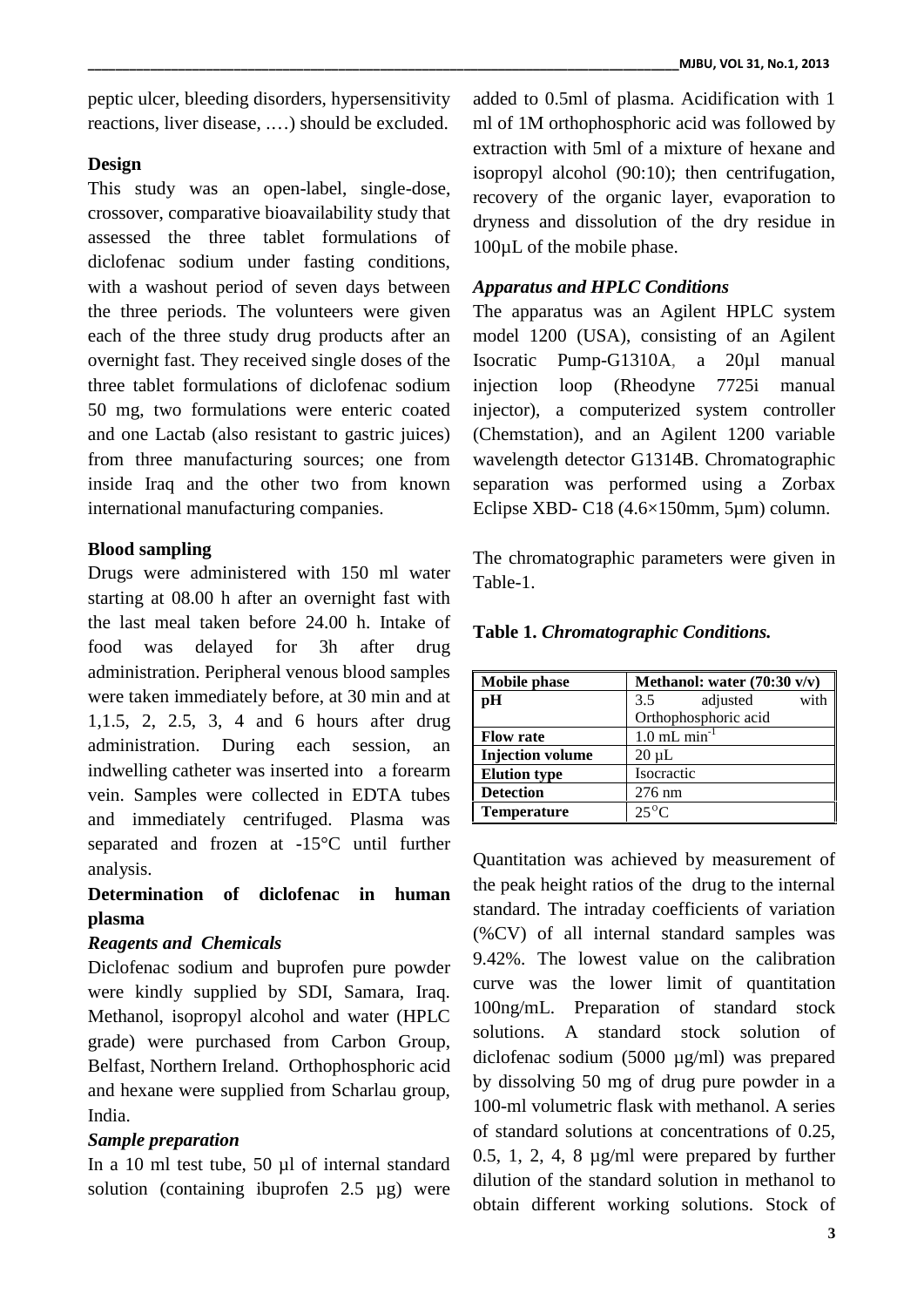internal standard solution (2500 µg/ml) of ibuprofen was prepared in methanol.

### **Preparation of Calibration curve**

To 0.5 ml of blank plasma, 50 µl of diclofenac standard solutions at concentrations of 0.25, 0.5, 1, 2, 4, 8 µg/ml and 50 µl of internal standard were added. To the resulting solutions, 1 ml of 1 M orthophosphoric acid, and 5 ml of a mixture of hexane and isopropyl alcohol (90:10) were

added, vortexed and centrifuged at 3000 g for 5 min. The supernatant was separated and evaporated to dryness. The residue was reconstituted with 100 µl of mobile phase and 50 µl aliquot of the resulting solution was injected to HPLC. The calibration curves were obtained by plotting peak height ratio versus concentration. All peaks were integrated by using software Chemstation.



*Fig1. The calibration of CURVE diclofenac sodium.*

The amount of diclofenac sodium in each of the three drug products was measured in vitro using the method described by Kasperek.[**8]** Ten tablets of each brand product of diclofenac sodium were crushed into fine powder. One tenth of the powder weight was put in a 50ml volumetric flask. The powder was dissolved in 35 ml of methanol (HPLC grade) and the flask was kept for 15 minutes in an ultrasonic waterbath. The volume was then completed to raw data. 50ml with methanol (HPLC grade) and filtered using Whattman filter paper 0.46 $\mu$ m. Five ml of  $(AUC_{0-6})$ the filtrate were transferred to a volumetric flask

and completed to 50 ml with methanol (HPLC grade). Fifty µl of the final dilution were injected into the HPLC device.

#### **Data Analysis**

The pharmacokinetic parameters measured the observed maximum plasma concentration (Cmax), and time to reach Cmax (Tmax). They were obtained directly from the The area under the plasma concentration-time curve from 0 to 6 hours was estimated by the linear trapezoidal rule. The terminal half-life,  $t_{1/2}$ , was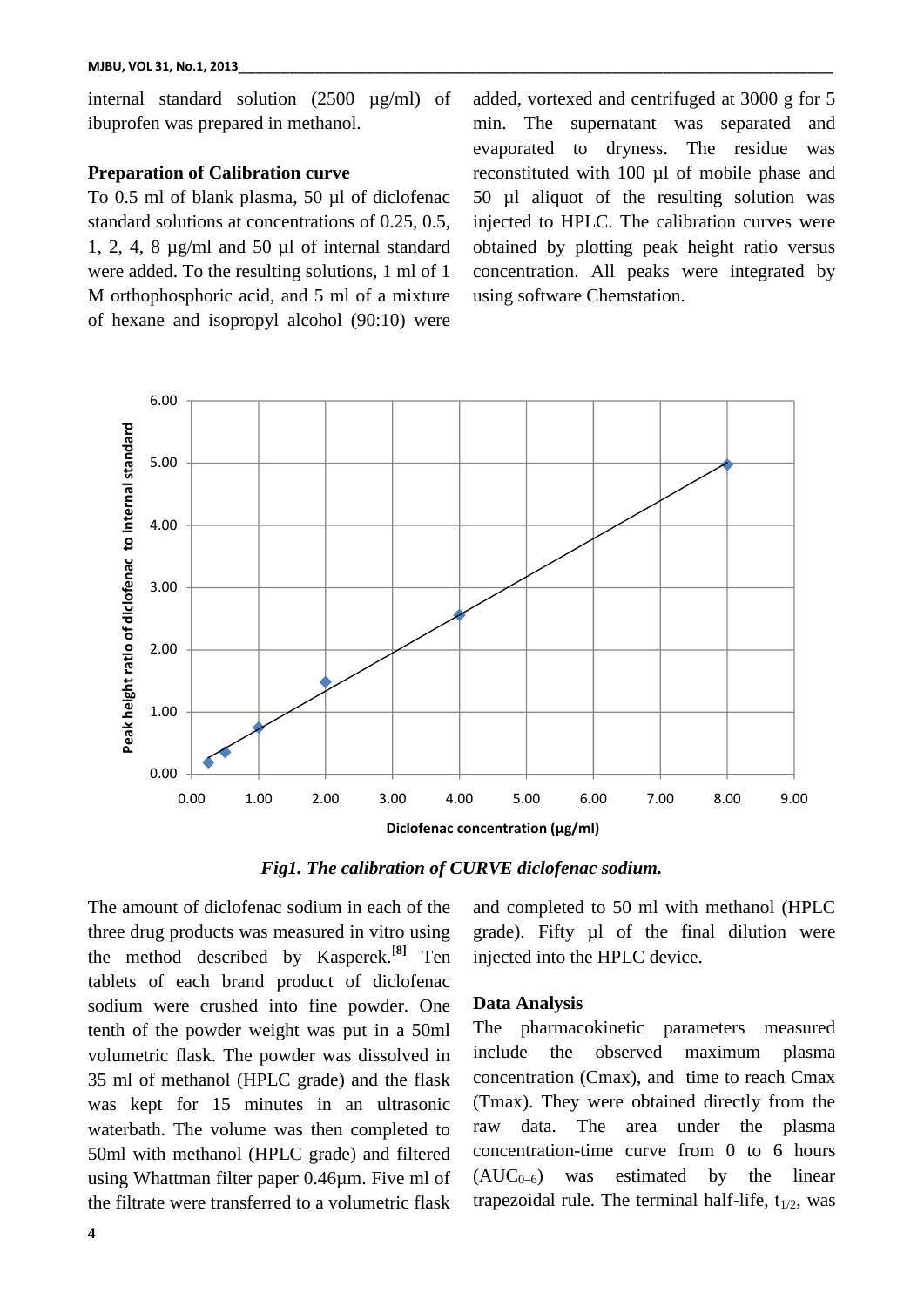calculated as 0.693/k, where k denotes the calculated as  $0.693/k$ , where k denotes the for elimination rate constant (the time constant of chr the terminal slope). Comparison between between different pharmacokinetic parameters were determined using analysis of variance the terminal slope). Comparison between diclofe<br>different pharmacokinetic parameters were ibupro<br>determined using analysis of variance diclofe<br>(ANOVA) with post hoc and Mann – Whitney with i tests. A difference among parameters was free considered statistically significant for p value of 0.05 and less.

### **RESULTS**

### **Chromatography**

A reverse-phase high-pressure liquid chromatographic method based on that described by Emami**[9]** was used to determine the bioavailability of diclofenac sodium after  $_{\text{stat}}$ administration of the three different considered statistically significant for p value of diclo<br>
0.05 and less.  $\qquad \qquad \qquad \qquad \text{comp}$ <br>
RESULTS of performatography<br>
A reverse-phase high-pressure liquid  $\qquad \qquad \text{ml/m}$ <br>
chromatographic method based on that reten<br> three

formulations. (Figure-2), shows the chromatogram of blank plasma (A) spiked with diclofenac sodium, blank plasma spiked with ibuprofen (B) as internal standard and diclofenac sodium at concentration of 4 µg/ml diclofenac sodium at concentration of 4  $\mu$ g/ml<br>with ibuprofen (C). All chromatograms were free from interferences at the retention times of diclofenac or internal standard. Both compounds eluted as completely resolved peaks and no peak tailing was noticed enabling the use of peak height ratio in the calculation of the calibration curve. An optimum flow rate of 1.5 ml/min for the mobile phase resulted in the retention times of 5.3 min for diclofenac sodium and 6.3 min for ibuprofen (the internal standard). ope). Comparison between diclofenac sodium, blank plasma spiked with<br>cokinetic parameters were ibuprofen (B) as internal standard and<br>g analysis of variance diclofenac sodium at concentration of 4  $\mu$ g/ml<br>ost hoc and Man retention times of<br>internal standard. Both<br>as completely resolved peaks<br>was noticed enabling the use



*Fig 2. The chromatogram of blank plasma spiked with diclofenac sodium (A), blank plasma spiked with ibuprofen as internal standard (B) and Diclofenac sodium at a concentration of 4 Fig 2. The chromatogram of blank plasma spiked with diclofenac sodium (A), blank plasma<br>spiked with ibuprofen as internal standard (B) and Diclofenac sodium at a concentration of 4<br>µg/ml with ibuprofen (C). The retention minutes for ibuprofen.*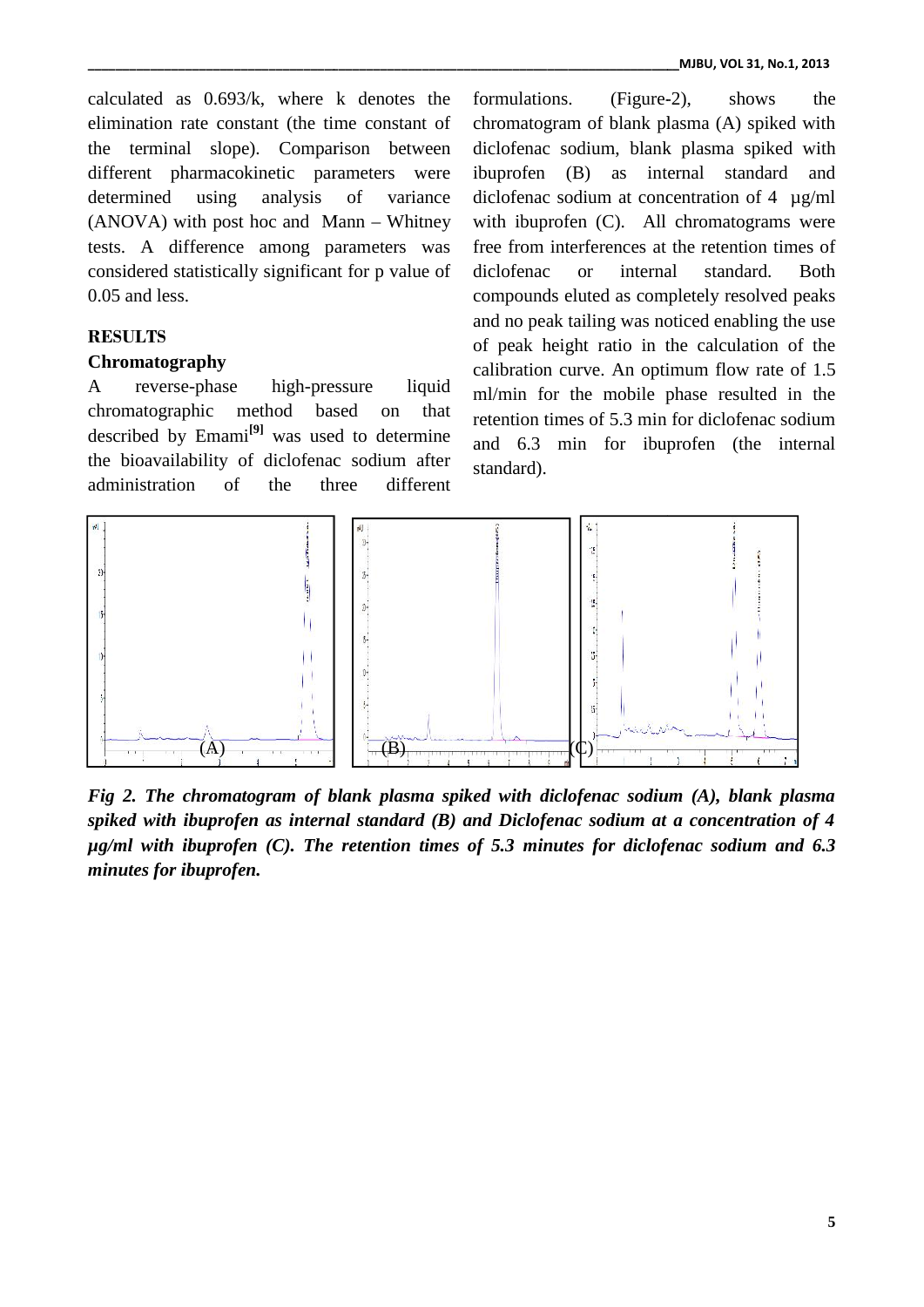

*Fig 3. Plasma concentration versus time curve after administration of 50mg diclofenac sodium of the locally manufactured product and two reference brand products in healthy volunteers (Each point represents the mean of n = 10).*

The mean pharmacokinetic parameters are presented in (Table-1). Analysis of variance (ANOVA) demonstrates that Cmax was significantly different among the tablets with the main difference found between the locally manufactured tablet and the two other tablets  $(0.72$  compared with 1.55 and 1.24  $\mu$ g/ml). The difference in the Cmax between the two foreign brand products is not statistically significant. Time to maximum concentration (Tmax) shows no significant difference among the three brands of diclofenac tablets with mean times of

2, 1.70, and 2.18 hours for the local and the two foreign brand products respectively. The area under the curve differs significantly between the three brand products; mainly between the locally manufactured tablet product and other two reference brands  $(0.97 \mu g \text{ ml}^{-1} \text{h}$  for the local and 1.50, 1.31  $\mu$ g ml<sup>-1</sup> h for the foreign brand products respectively). The  $t_{1/2}$  differs among the different types of tablet products but this difference did not reach a statistical significance.

*Table 1. Pharmacokinetic parameters of diclofenac sodium following administration of three different types of tablets*

|                                | Reference brand product (1) |           |                            |      | Reference brand product (2) |           |                               |      | <b>Locally manufactured brand</b> |           |      |                            |            |
|--------------------------------|-----------------------------|-----------|----------------------------|------|-----------------------------|-----------|-------------------------------|------|-----------------------------------|-----------|------|----------------------------|------------|
|                                | Mean                        | <b>SD</b> | 95% confidence<br>interval |      | <b>Mean</b>                 | <b>SD</b> | 95%<br>confidence<br>interval |      | Mean                              | <b>SD</b> |      | 95% confidence<br>interval | P<br>value |
| $C$ max $(\mu g)$<br>$ml^{-1}$ | 1.55                        | 0.61      | 1.11                       | 1.99 | 1.24                        | 0.42      | 0.89                          | 1.59 | 0.72                              | 0.37      | 0.44 | 1.00                       | 0.004      |
| $T$ max $(h)$                  | 1.70                        | 0.67      | 1.22                       | 2.18 | 2.06                        | 0.68      | 1.50                          | 2.63 | 2.00                              | 0.61      | 1.53 | 2.47                       | 0.455      |
| $AUC$ (µg<br>$ml-1h)$          | 1.50                        | 0.43      | 1.19                       | 1.81 | 1.31                        | 0.30      | 1.06                          | 1.56 | 0.97                              | 0.50      | 0.59 | 1.35                       | 0.037      |
| $T\frac{1}{2}$ (h)             | 0.48                        | 0.20      | 0.33                       | 0.62 | 0.93                        | 0.68      | 0.36                          | 1.50 | 1.37                              | 1.15      | 0.49 | 2.26                       | 0.058      |

None of our volunteers developed any important adverse effect.

**6** The amount of diclofenac sodium in the locally manufactured tablet was estimated to be  $43.95\pm7.3$ mg. This is comparable to the other two reference tablets (47.35±1.3 and 43.4±3.5).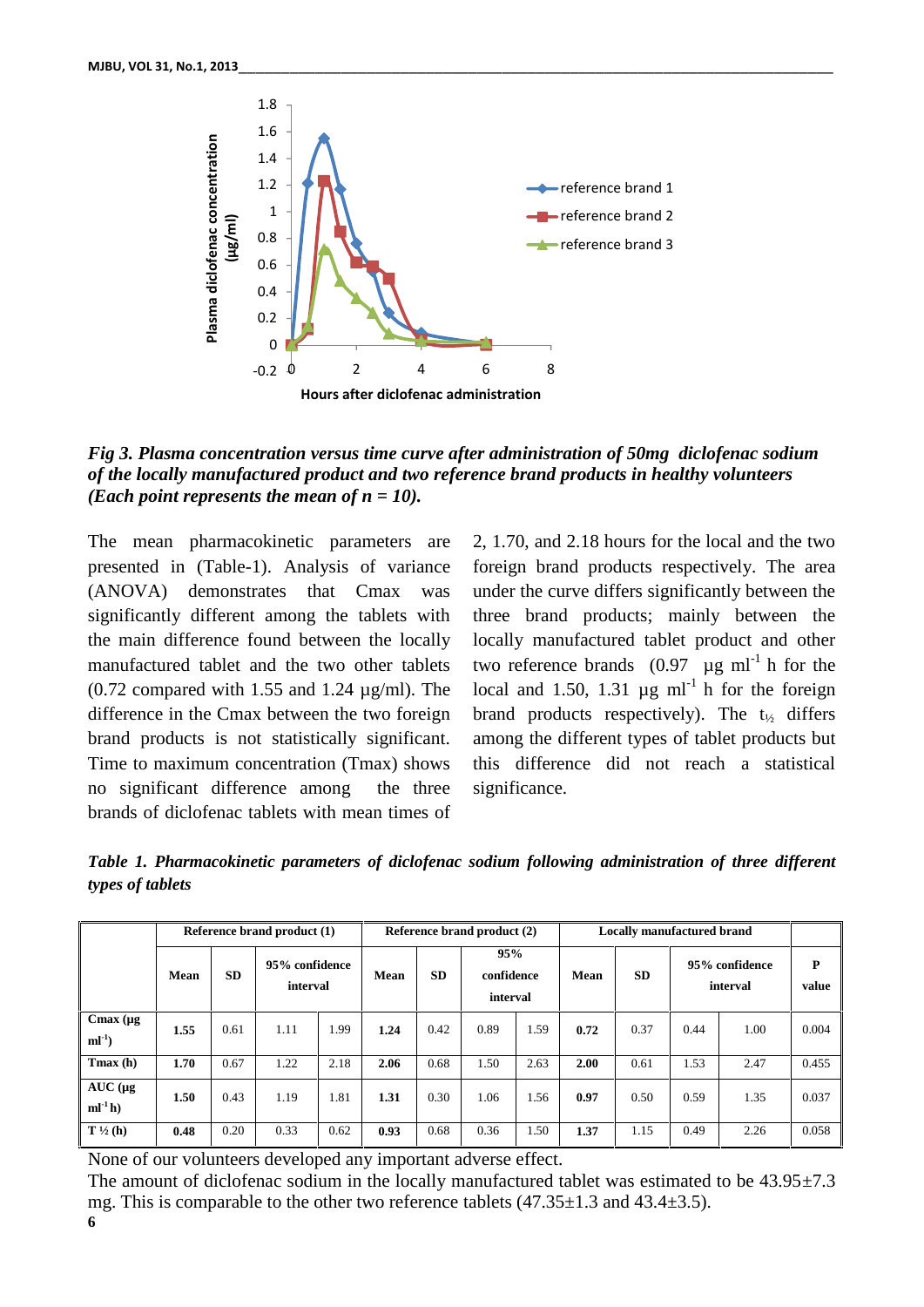| <b>Experiment</b>    | Locally<br>manufactured | Reference -2   | Reference -1    |
|----------------------|-------------------------|----------------|-----------------|
| Experiment $-1$      | 49.1                    | 45.9           | 46.4            |
| <b>Experiment -2</b> | 38.8                    | 40.9           | 48.3            |
| Mean $\pm$ SD        | $43.95 \pm 7.3$         | $43.4 \pm 3.5$ | $47.35 \pm 1.3$ |

*Table 2. The amount of diclofenac sodium in each of the three brand tablets measured twice in vitro.*

### **DISCUSSION**

Counterfeit medicines are estimated to make up more than 10% of the global medicines market and are present in both industrialized and developing countries. In poor countries, a much greater percentage of medicines are thought to be counterfeit or substandard with serious implications on human health.**[1,2]** In 2007, the WHO estimated that about 30% of the member states have weak regulations or none at all.**[10]** All samples of ampicillin capsule tested in Senegal in 2002, were found to contain flour only.**[11]** Nearly 40% of an antimalarial called artesunate in Thailand contained no active ingredient.**[12]** Therapeutic equivalence and interchangeability of drug products can be ensured by bioequivalence and comparative bioavailability studies.**[6]** Bioequivalence studies are generally recommended using the following endpoints; pharmacokinetic, pharmacodynamic, clinical, and *in vitro* endpoints. For drug products where drug level can be determined in biological fluids and the drug level is correlated with the clinical effect, pharmacokinetic endpoint bioequivalence studies are preferably conducted.**[10]** In the present work, bioequivalence studies using pharmacokinetic parameters are used to test the oral bioavailability of enteric-coated diclofenac sodium manufactured inside Iraq compared with a reference diclofenac tablets made by internationally known drug companies. It was found that diclofenac manufactured inside Iraq had lower bioavailability parameters i.e. AUC<sub>0-</sub>  $_{6h}$  and  $C_{max}$ . The AUC<sub>0-6h</sub> is significantly lower (0.97 compared with 1.50 and 1.31 µgl/h for the two reference brand products). The comparative

bioavailability of the locally manufactured diclofenac represented 64% and 74% of the two reference brand products respectively. The Cmax is also significantly lower while the  $t_{1/2}$  is longer. The longer half life may reflect slower rate in addition to lower extent of absorption. When diclofenac was measured in each type of the three types of tablet products *in vitro*, they were found to have approximately similar amount of diclofenac sodium (Table-2). Thus, after excluding differences in the amount of diclofenac in each tablet product, the difference in bioavailability and in systemic drug levels may be attributed to pharmaceutical properties such as the rate of disintegration and dissolution which might be affected by the types of additives and the coating materials in each Obscuring product differences, variations in gastric and intestinal transit may also be a contributory factor.**[13]** Hasan et al. **[14]** found that peak serum level of diclofenac sodium after ingestion of a single enteric-coated tablets by healthy volunteers is 1.04, 1.01 and 1.09  $\mu$ g/ml at 2, 2.5, and 3 hours after ingestion respectively. The level detected at 6 hours is 0.09 ug/ml which is nearly similar to our results. In the present work, it is difficult to continue taking blood samples after 6 hours because of the inability of the subjects to continue. In the study of Hasan et al, **[14]** the level at 8 hours after ingestion reaches a low level of 50ng/ml only. Reiss et al. [**15]** found that the peak plasma level is around 1 µg/ml occurring 2 hours after a single dose of 50mg of enteric coated tablet. Without further confirmatory studies, it is difficult to release the names of the